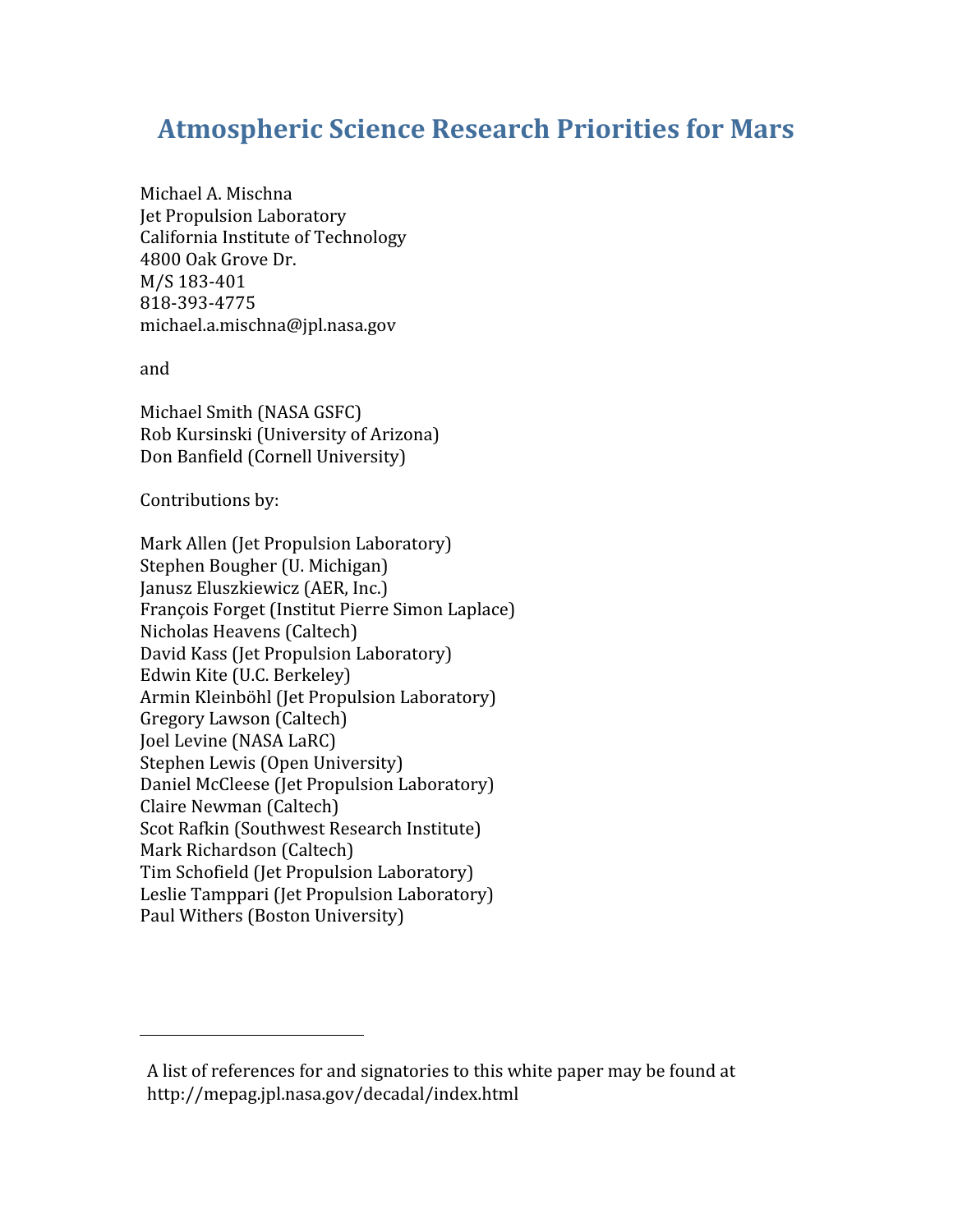## **Background**

This
white
paper
is
a
collaborative
effort
of
 the
Mars
atmospheric
science
commu‐ nity in order to outline its scientific direction for the coming decade (2011-2020) to the
Space
Studies
Board
of
the
National
Research
Council.
This
paper
addresses
one component of a two-part approach to the atmospheric exploration of Mars, divided along
lines
of
surface
lander
(in
situ)
studies
(see
[1])
and
orbital
exploration.
The text of Rafkin et al. contains all relevant discussion of the boundary layer, which we otherwise exclude here. Based upon solicited feedback from a wide range of contributors about the present and future direction of Mars atmospheric science, a consensus appears to be clearly emerging within the community, focusing on four Science Investigation Areas (SIAs) for future (continued) study. Among the input received,
the
following
were
the
four
SIAs
most
commonly
cited:

- 1. Development of a network of surface landers to provide global, diurnal and synoptic
 coverage
 of
 the
 near
 surface
 environment,
 including
 interactions
 at
 the planetary
boundary
layer
(PBL).
- 2. Development of a new program for the observation of atmospheric trace gases (e.g.
CH4,
SO2)
including
spatial/temporal
distribution
and
relevant
chemistry.
- 3. New
campaigns
to
study
previously
underobserved
parameters
(e.g.
winds)
and atmospheric regions to augment continued observations of the basic atmospheric
state
(pressure,
temperature,
aerosol
and
water
vapor
abundance),
which continues the long-term record of Mars Global Surveyor (MGS) Thermal Emission
 Spectrometer
 (TES),
 Mars
 Express
 (MEX)
 Planetary
 Fourier Spectrometer (PFS)
and
Mars
Reconnaissance
Orbiter
(MRO)
Mars
Climate
Sounder
(MCS).
- 4. An interdisciplinary program to study the long-term climate and atmospheric/geologic
record
from
Mars'
past.

Discussion of SIA #1 (surface studies) is found in [1], while SIAs #2, 3 and 4 are found here. The discussion is divided into three sections, addressing the fundamental questions set forth by the SSB charter as they pertain to Mars atmospheric science:

- 1. What
are
 the
key
scientific
questions
 that
will
be
driving
Mars
atmospheric science
in
the
coming
decade?
What
discoveries
in
the
past
decade
have
led us
to
these
key
scientific
questions?
- 2. What
progress
can
be
made
in
the
next
decade
to
answer
these
questions?
- 3. What
types
of
missions
are
necessary
to
obtain
answers
to
these
questions?

An
effort
has
been
made
to
highlight
questions
that
are
most *fundamental
to
advancing the science in the coming decade.* While there are many scientific questions haying
great
merit
on
their
own,
we
deal
here
with
those
that
will
provide
the
greatest advancement for the community as a whole. Key questions are highlighted and listed
in
priority
order
within
each
category.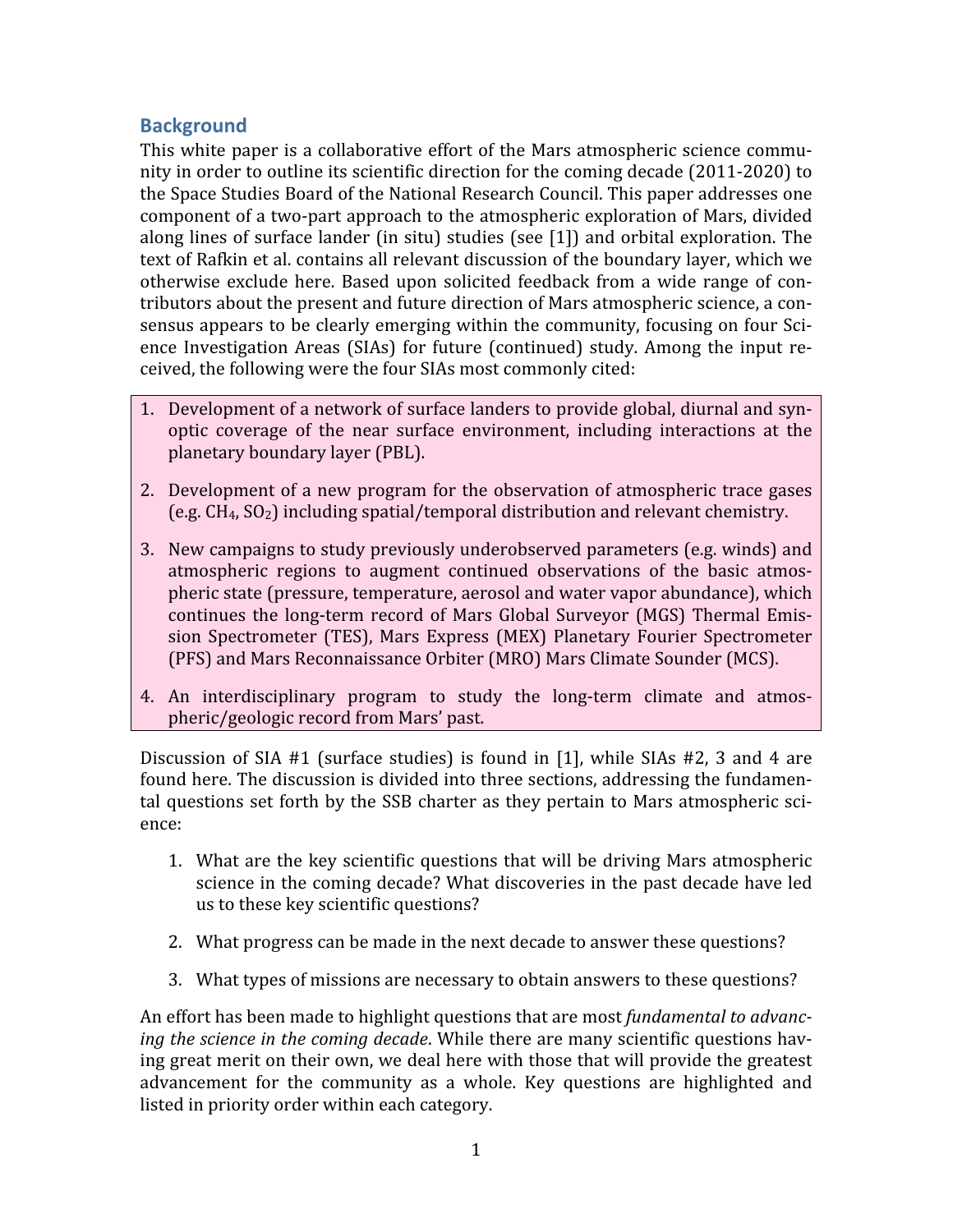## What are the key scientific questions that will be driving Mars atmospheric science in the coming decade? What discoveries in the past decade **have
led
us
to
these
questions?**

*Trace Gases:* Observations of Mars within the past several years have identified methane in the martian atmosphere, which will likely serve as the catalyst for a newfound emphasis on trace gas chemistry in the coming decade. The presence of methane, and potentially other trace gases (e.g. SO<sub>2</sub>) that are not readily formed by martian photochemistry may reflect surface and subsurface processes previously unknown. Measurements by [2] reveal that methane varies on Mars with location and season, and provide a more convincing demonstration of the presence of methane
 than
 previous
 observations
 [3,4].
 This variation is
 surprising
 since
 current photochemical
models (e.g.
 [5]),
which
are
 successful
in
 reproducing
 observations of
 atmospheric
 hydrogen‐
 and
 oxygen‐containing
 compounds, predict
 a
 350‐year lifetime for methane. However, the observed spatial and temporal variability suggests
a
much
shorter
decomposition
lifetime. Other
observations
(ground‐based
and orbital)
have
yielded
basic
distributions
of
ozone
[6]
and
hydrogen
peroxide
[7],
al‐ lowing preliminary validation of first-order photochemical models.

As speculated by [2], the role of heterogeneous chemistry may be an important factor
in
the
atmosphere
(especially
in
controlling
overall
atmospheric
chemistry),
but one
that
suffers
from
a
dearth
of
relevant
observational
data.
Two
roles
for
aerosols seem promising, complementary areas to explore. First, the lofting of soil and dust coated
with
strong
oxidants
(e.g.
peroxide)
may
result
in
the
rapid
decomposition
of many atmospheric species, including methane. Second, electrochemical processes that take place in dust storms can alter the homogeneous chemistry balance. Electrochemistry
[8,9]
has
been
speculated
to
be
capable
of
producing
hydrogen
perox‐ ide at levels up to 200 times the photochemically produced levels in the lower atmosphere, however little is known about the electric fields on Mars. Questions concerning
trace
gases
in
the
atmosphere
therefore
include:

- Q1: What is the distribution and abundance of key photochemical trace species in the atmosphere (e.g. CH<sub>4</sub>, O<sub>3</sub>, SO<sub>2</sub>)? What are their sources and sinks? Do they indicate the presence of life, currently or in the past? What role does the subsurface **have
on
trace
chemistry?**
- Q2: Is the composition of the atmosphere, both lower and upper, consistent with contemporary photochemical models? What does this tell us about processes **(homogeneous
or
heterogeneous)
that
are
missing?**

Q3: What is the nature of the electric fields in the martian atmosphere?

Winds: There is surprisingly little observational data about martian winds, despite their critical importance in dictating the local composition and structure of the atmosphere, and their value for spacecraft safety. Descent profiles from past Mars surface payloads have provided a few, highly uncertain, wind profiles, while surface landers have provided qualitative measures of the surface winds over limited times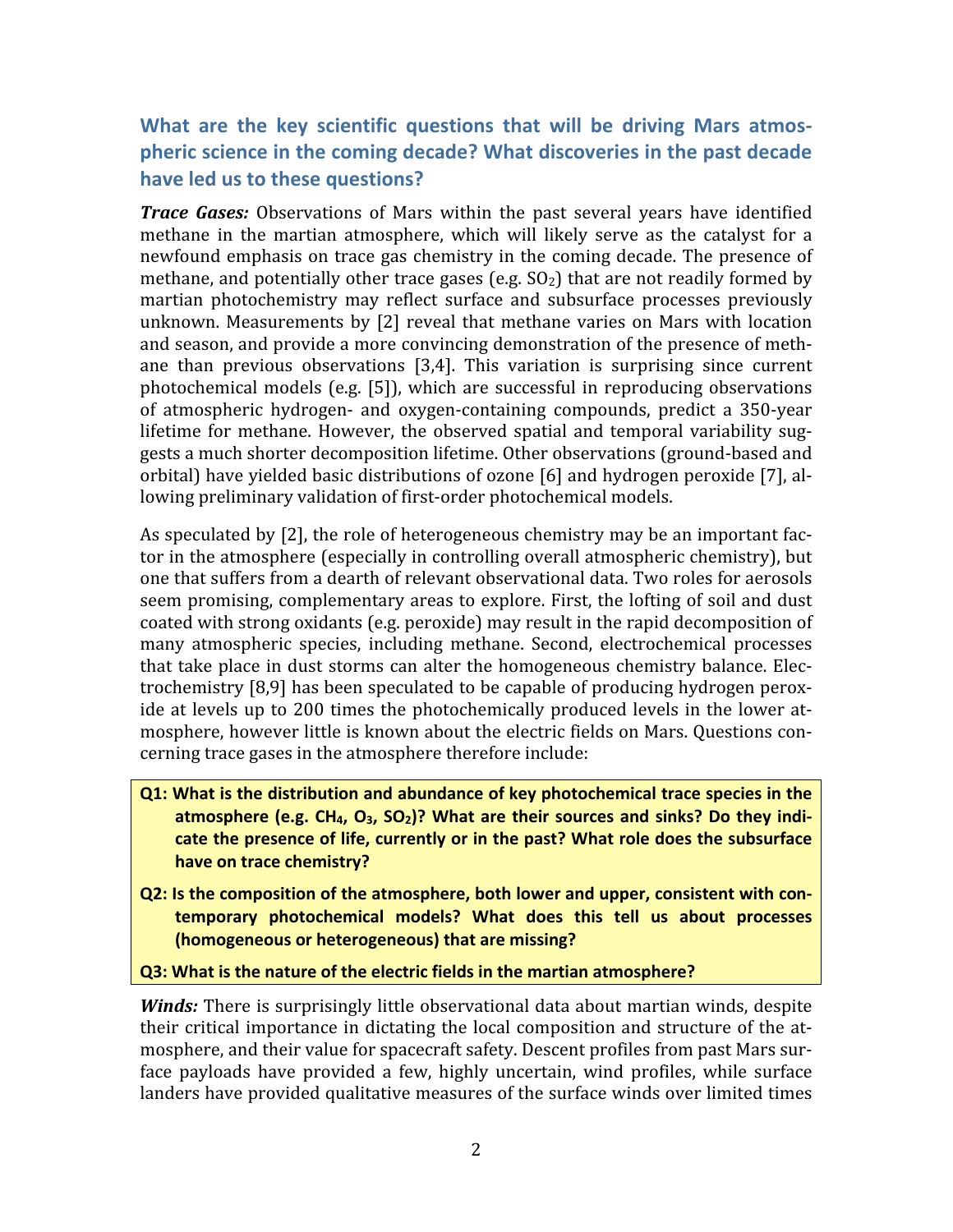and at fixed locations. Observations of cloud and dust devil movement provide supporting wind data. Knowledge of the 3-D wind field and its change over all timescales
should
be
a
critical
component
of
any
atmospheric
survey,
especially
now
that newer
observational
approaches
(Doppler,
sub‐mm
sounding)
are
available.
Surface layer winds regulate the flux of water vapor and heat into higher levels. Tropospheric winds vield information about such varied elements as the strength of the martian tides, the state and strength of the global circulation and vapor and trace gas
 transport.
The
importance
of
understanding
 the
wind
 field
is
illustrated
by
 the efforts
employed
by
spacecraft
mission
teams
to
constrain
the
wind
field
for
entry, descent and landing (EDL) of spacecraft. Current knowledge of the wind field for these
purposes
is
obtained
exclusively
from
numerical
models
(GCMs
and
mesoscale models), and such models often vield vastly different wind profiles for the same locations. This underscores the need to have spacecraft data with which to validate the modeling assumptions being made. While models are useful for visualizing representative wind behavior, the absence of observational data ought to be corrected. Very
basic
questions
concerning
martian
winds
still
remain,
and
include:

#### Q1: What is the 3-D wind structure of the martian atmosphere from the surface to upper atmosphere? How does it change with time of day? Season? Interannually?

#### Q2: What is the strength of the global circulation? How does it change with season?

**Dust:** Mars is unique among the terrestrial planets in that solid material plays a significant role in modifying its climate. Dust lifted from the surface modifies the radiative environment of the surface and atmosphere, altering the thermal structure and changing
the
global
circulation.
There
is
seasonality
to
the
martian
dust
cycle,
with annually occurring periods of enhanced local and regional dust activity. Global dust events (GDEs) occur irregularly, but can envelop the entire globe with a thick cloud of
dust
in
a
matter
of
days
[10].
We
have
learned
recently
through
climate
modeling activities [11,12] that a combination of convective processes (i.e. dust devils) and high threshold surface stress lifting are "triggers" that can initiate the spontaneous and
interannually
variable
GDEs.
Once
initiated,
these
storms
can
grow
quickly
over time. The causes of such growth, and the factors that discriminate between regional and
 global
 storms,
 however,
 are
 unknown.
 Similarly,
 the
 means
 by
 which
 such events terminate are unidentified, although it has been suggested that a combination of particle settling and a change in the radiative environment introduced by the enhanced dust opacity itself (such that dust events may be self-limiting) may cause the
ultimate
demise
of
GDEs.

Limb profiles of dust abundance by TES [13] and MCS [14] have begun to resolve the
vertical
extent
of
dust
in
the
atmosphere.
Until
recently,
dust
was
considered
to be well mixed in the lower atmosphere, with a rapid fall-off at higher altitudes (the so-called "Conrath" profile). This profile was (and is still) widely used by numerical models and for mission planning to simulate atmospheric dust profiles. Recent MCS observations, however, have shown more complex dust distributions that do not maintain this well-mixed character, though there is insufficient data to more fully characterize a 'standard' dust distribution, especially since both TES and MCS are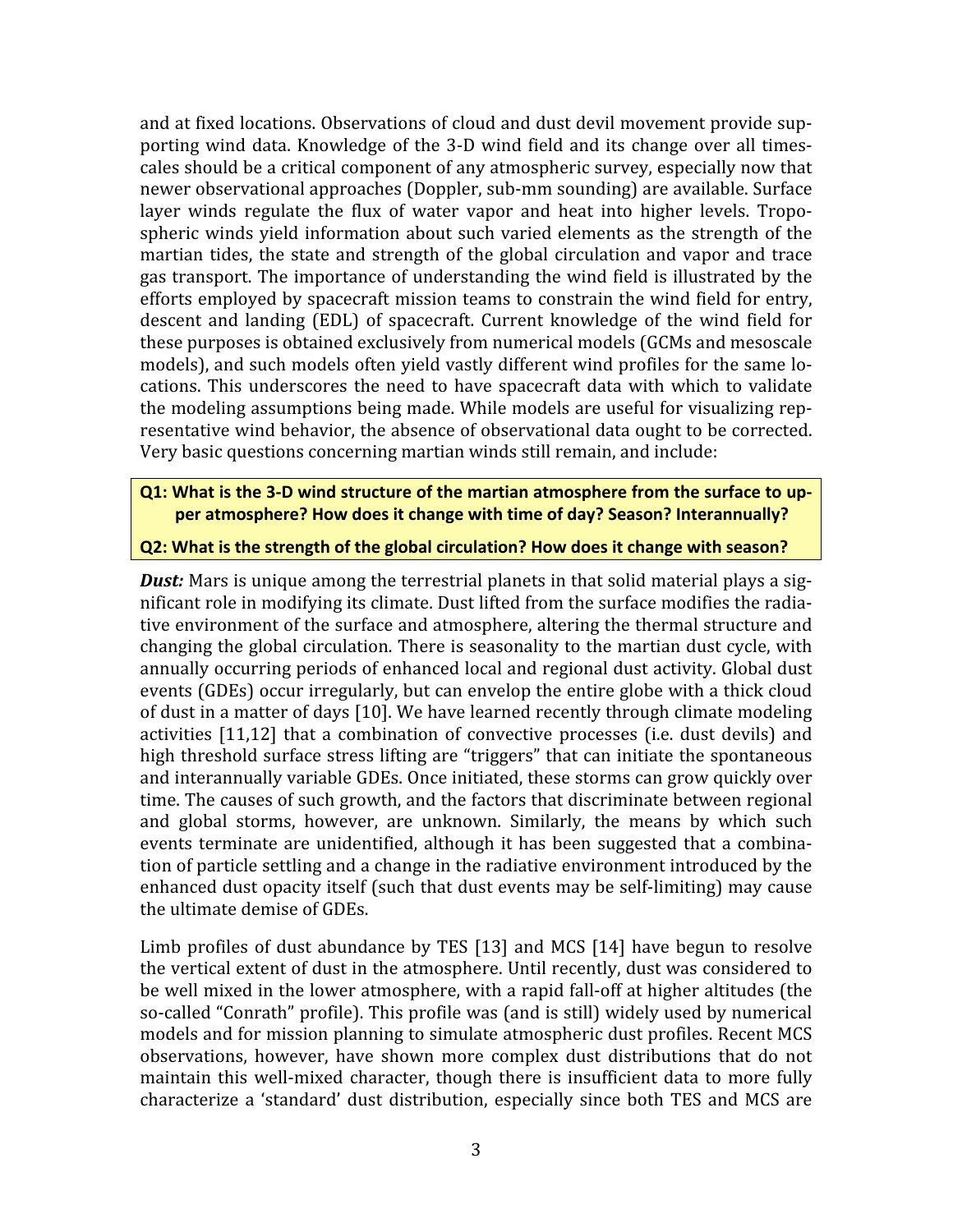unable
to
observe
the
lowest
(<5
km)
regions
of
the
atmosphere.
Establishing
more representative dust profiles and dust abundances in the planetary boundary layer (PBL)
will
force
reevaluation
of
standard
circulation
models
to
fit
the
improved
ob‐ servations, and thus facilitate better mission planning and protection of landed assets.
The
key
questions
about
martian
dust
include:

Q1: What is the vertical distribution of dust during local/regional/global dust events?

- Q2: What are the root causes behind initiation, growth and decay of global dust events? Why do some storms remain small and some grow to global scale?
- Q3: What are the impacts of the vertical, spatial and temporal distribution of the dust **component
of
the
atmosphere
outside
of
dust
storms?**

*Water:* Recent estimates of the atmospheric water vapor column abundance by TES, MRO CRISM, and the MEX instruments (PFS, OMEGA, SPICAM), are leading to a generally consistent picture of the water vapor seasonal and spatial distribution. The globally average abundance of 10 prµm shows significant enhancements at high northern ( $\sim 60$  pr $\mu$ m) and southern ( $\sim 30$  pr $\mu$ m) latitudes during their respective summer seasons [15]. While the northern summer maximum shows high repeatability from year to year, the southern summer maximum is observed to vary in intensity by  $\sim$  50% year to year, pointing to some as yet undetermined process regulating the southern hemisphere vapor cycle. A paucity of limb measurements of water vapor (and water ice) also means that the vertical distribution of these constituents remains largely unknown. General circulation models (GCMs) have difficulty reproducing the ebb and flow of the martian water cycle, which may be due to the absence of a subsurface water reservoir to interact with the PBL. Models (e.g. [16]) are able to attribute only a 1-2 prum diurnal change to the adsorption of water vapor at the surface layer. Recent suggestions now point to the possible role of hydrated minerals on regulating atmospheric humidity. This issue remains unresolved and will require a combination of surface and orbital observations to resolve. Despite, or perhaps
because
of,
decades
of
observations
of
atmospheric
water,
there
are
many unanswered
questions
about
the
water
cycle.
Key
among
these
are:

**Q1: What is the abundance and variability of atmospheric water vapor on diur**nal/seasonal/annual cycles? What factors contribute to these variations?

**Q2: What is the vertical distribution of water ice and vapor in the atmosphere?** 

Q3: What is the role of the subsurface (regolith) on vapor abundance? What is the magnitude of the surface vapor flux on these timescales?

Q4: What is the role of water ice in the water cycle?

Middle/Upper Atmosphere: There has been an improved understanding of the dynamics and structure of the martian atmosphere in recent years, particularly from TES
and
MCS,
but
this
knowledge
is
limited
to
regions
from
10‐80
km,
which
can
be observed readily from orbit (see [17] and references therein). Numerical models, in conjunction with these observations, provide a reasonable approximation of the at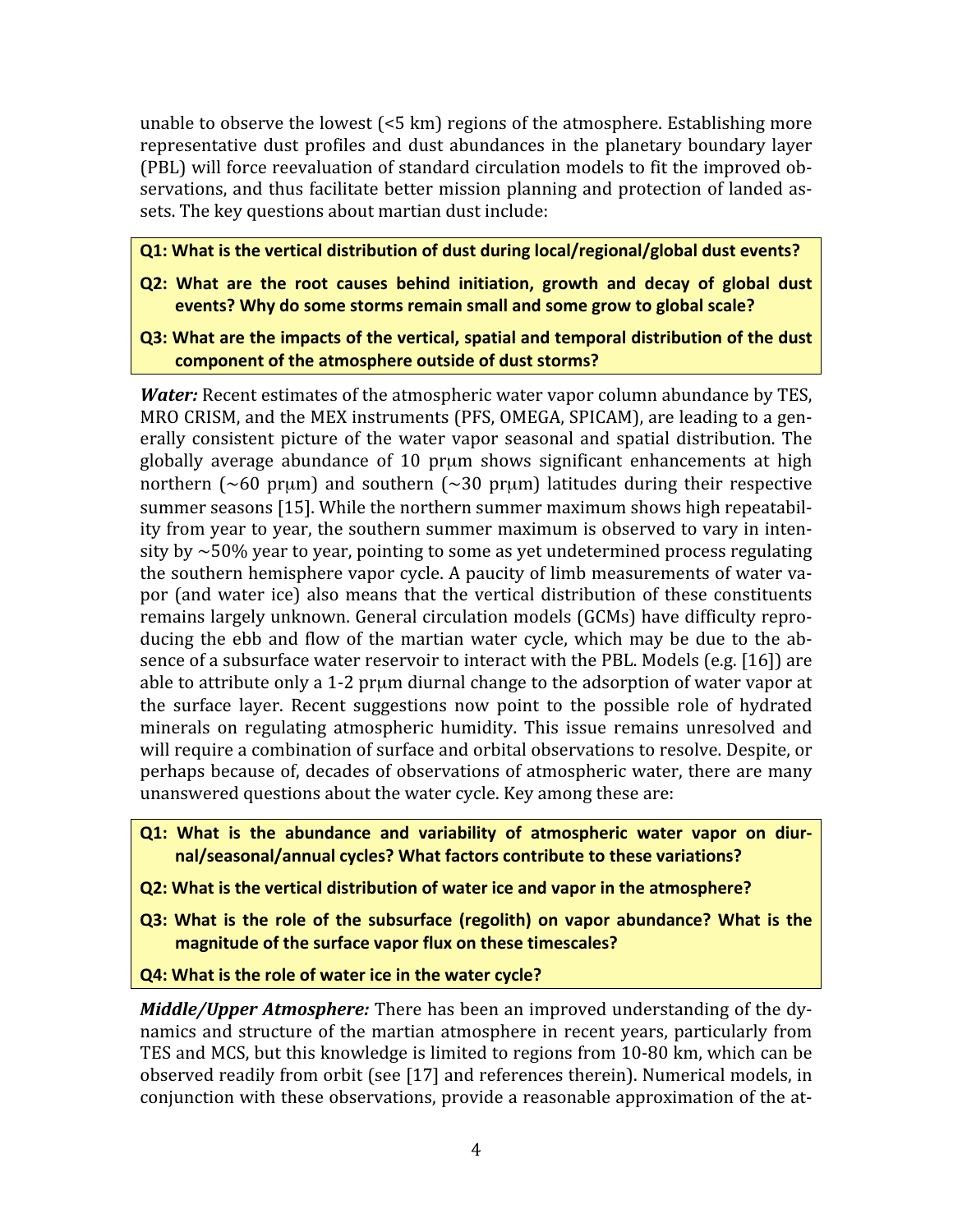mospheric
state
at
locations
and
times
not
observed,
but
also
highlight
deficiencies in
understanding
the
behavior
of
the
martian
atmosphere.

The past decade has seen new observations covering the middle martian atmosphere  $(60-130 \text{ km})$  by both MCS  $(\leq 90 \text{ km})$  and SPICAM  $(70-130 \text{ km})$ , and the first comparisons of such data with GCMs (e.g., [18],[19]), which have revealed significant discrepancies. While these new observations have the potential to answer important
questions
about
this
region
of
the
atmosphere
[20],
there
is
still
significant work still to do going forward. While the middle and upper atmosphere remain rather poorly observed, vastly improved numerical models—the primary means of understanding the behavior of these regions—are now being put to bear on these problems.
The
 first
surface‐to‐upper‐atmosphere
numerical
models
 (e.g.
 [21],[22]) have been developed, and provide consistent model architecture at all levels. This is a significant step forward in modeling capabilities that will allow for more accurate modeling of the upper atmosphere, and which will continue to be refined in the coming decade. Aerobraking and entry, descent and landing density profile measurements
 (e.g.
 [23])
 do
 provide
 additional,
limited
 sampling
 of
 the
 atmosphere
 at levels above 100 km, and appear consistent with model results. The 2013 MAVEN mission
will
address
this
overall
observational
deficiency
in
part,
but
will
also
likely reveal
patterns
and
behavior
we
cannot
predict,
especially
at
the
higher
altitudes,
in regions influenced directly by the solar wind. Indeed, the previous NRC Decadal Survey
 [24]
 presented
 the
 following
 questions as
 having
 the
 potential
 for
 pivotal scientific discovery: 'What are the dynamics of the middle and upper atmosphere of the
planet?'
and
'What
are
the
rates
of
atmospheric
escape?',
but
due
to
an
absence of
relevant
data
in
 these
areas,
 these
remain
key
unanswered
questions
going
 for‐ ward,
and
are
augmented
by
supplemental
queries:

- Q1: What is the 4-D structure of the upper atmosphere (>120 km)? How does it evolve with the solar cycle? How does the atmosphere interact with the solar wind?
- Q2: How do the middle and upper atmospheres behave as a system? How is this different from the lower atmosphere? How do processes in each affect the total system, and how well do our numerical models reflect this continuum of processes?

Atmosphere/Climate Evolution: There is substantial geological and chemical evidence that early Mars had a much warmer and wetter environment than the present. There are broad indications of aqueous alteration of surface materials dated to the
 Noachian
 period
 (4.5‐3.8
 Ga),
 including
 the
 widespread
 presence
 of
 iron‐rich phyllosilicate
minerals
mapped
 to
 the
 oldest,
Noachian‐aged
 surfaces
 [25].
 Today, there
is
 only
limited
evidence
 of
 recent
liquid
water
at
 the
 surface,
which
is
likely transient in nature, and neither widespread nor enduring. It is almost certain that the atmosphere has lost mass over martian history, but how did it do so? Is atmospheric erosion through loss to space responsible? How secular or periodic would such change have been? Atmospheric erosion models can 'produce' multi-bar CO<sub>2</sub> atmospheres on early Mars that are consistent with today's thin atmosphere and contemporary
 isotopic
 ratios.
 Conversely,
 there
 are
 suggestions
 that
 much
 of
 the primitive atmospheric  $CO<sub>2</sub>$  has been converted into subsurface carbonates, and/or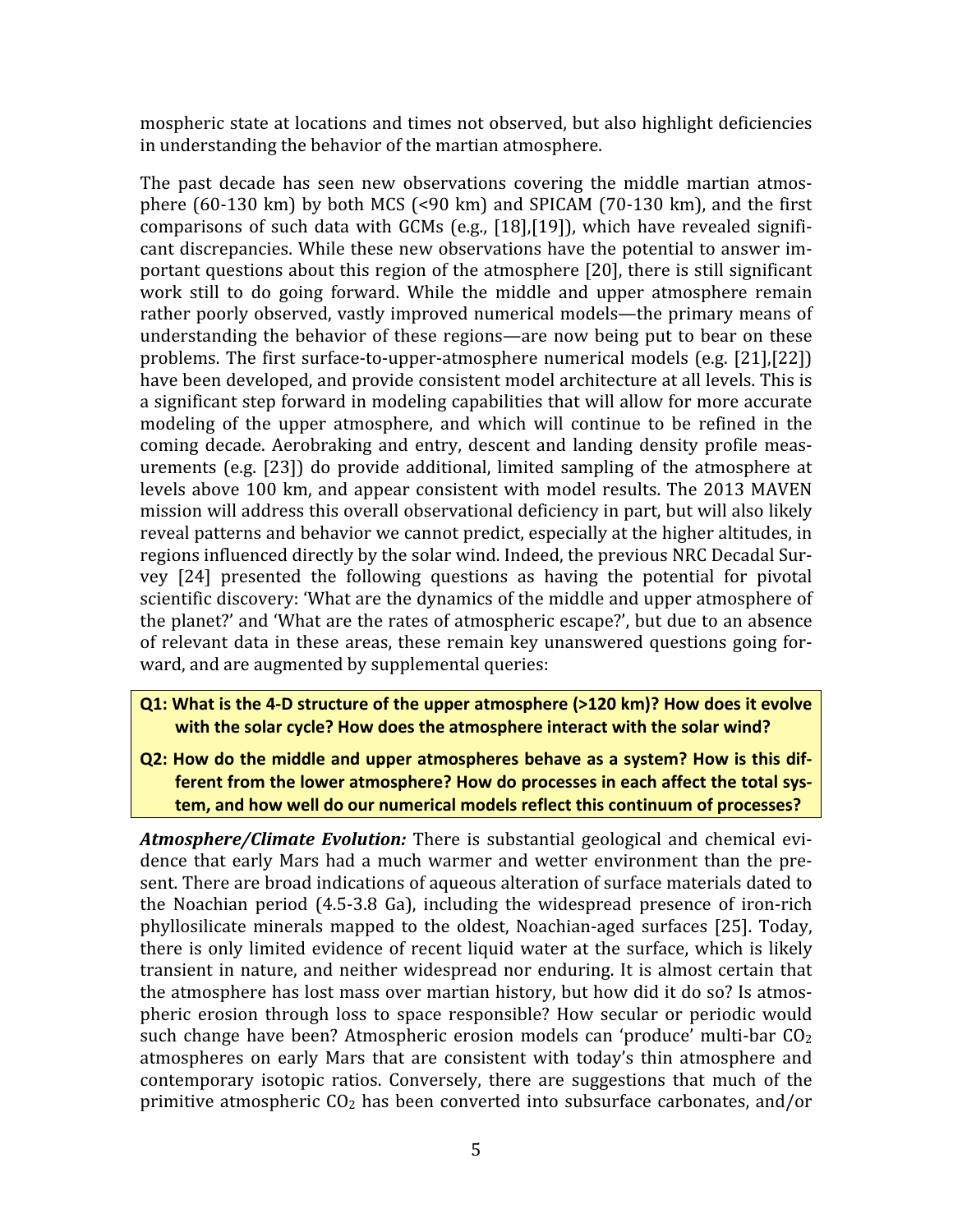buried as  $CO<sub>2</sub>$  ice or  $CO<sub>2</sub>$ -clathrate ice. Understanding the climate system as a whole (including the surface and subsurface environments) is key to extrapolating backwards to previous epochs, and presents us with several unanswered questions:

- Q1: What atmospheric conditions would sustain liquid water at the surface during **early
martian
history?**
- Q2: What are the isotopic ratios of the most common gases? What does this tell us about atmospheric erosion rates and the possibility of life, past or present?
- Q3: What are the rates of atmospheric escape out the top of the martian atmosphere? Are current erosion processes consistent with a substantially thicker early martian atmosphere that has progressively eroded to the present, thin state?
- Q4: Is there an observable, secular or periodic change in martian climate (e.g. tem**perature,
atmospheric
opacity,
water
content)
over
extended
periods?**

## What progress can be made in the next decade to answer these ques**tions?
How?**

Mapping the composition and state of the martian atmosphere can be accomplished in the coming decade by pursuing a multi-pronged approach to observing the atmosphere,
including:
1)
Characterizing
boundary
layer
 fluxes
of
atmospheric
com‐ ponents,
especially
across
the
surface
layer.
This
includes
tracking
the
annual
cycle of  $CO<sub>2</sub>$  into and out of the atmosphere at several surface locations, stable noncondensable gas (Ar and  $N_2$ ) enrichment levels and the diurnal, seasonal and annual cycle of  $H_2O$  and trace gas exchange between the atmosphere and regolith. 2) Continued observations of the atmosphere from orbit to map global pressure, temperature, aerosol opacities, winds and other components from the surface to upper atmosphere, with greater vertical resolution and time of day coverage. 3) Development of instrumentation (surface and orbital) for the detection and identification of small amounts of trace gases and their isotopologues down to the parts-per-trillion level. 4)
First
steps
to
observe
the
3‐D
wind
field
by
the
end
of
next
decade.
For
boundary layer winds, 3-D, high frequency surface measurements are ideally required, while at
 higher
 levels,
 winds
 can
 be
 extracted
 from
 remote
 sensing
 approaches.
 Newer techniques
 can
 provide
 wind
 measurements
 across
 the
 globe,
 including
 regions (such
as
those
obscured
by
dust),
which
have
been
inaccessible
to
previous
remote sensing instruments. 5) Combining limb and nadir observations of dust to answer questions
 pertaining
 to
 the
 3‐D
 dust
 distribution,
 the
growth
and
 decay
 of
 storms and
the
transport
of
dust,
water,
and
trace
gases.

To supplement these measurements, advances in modeling (*i.e. GCM*) capabilities can
further
assist
in
tracking
atmospheric
composition
including
trace
gases.
Within the
next
decade,
investigations
designed
to
identify
trace
gas
source
regions
should be undertaken, as these will likely drive site selection for future landed missions. Data assimilation approaches (e.g., [26]), still at a nascent stage, should help to improve
the
accuracy
of
GCMs
by
blending
temperature
and
dust
opacity
data
(derived